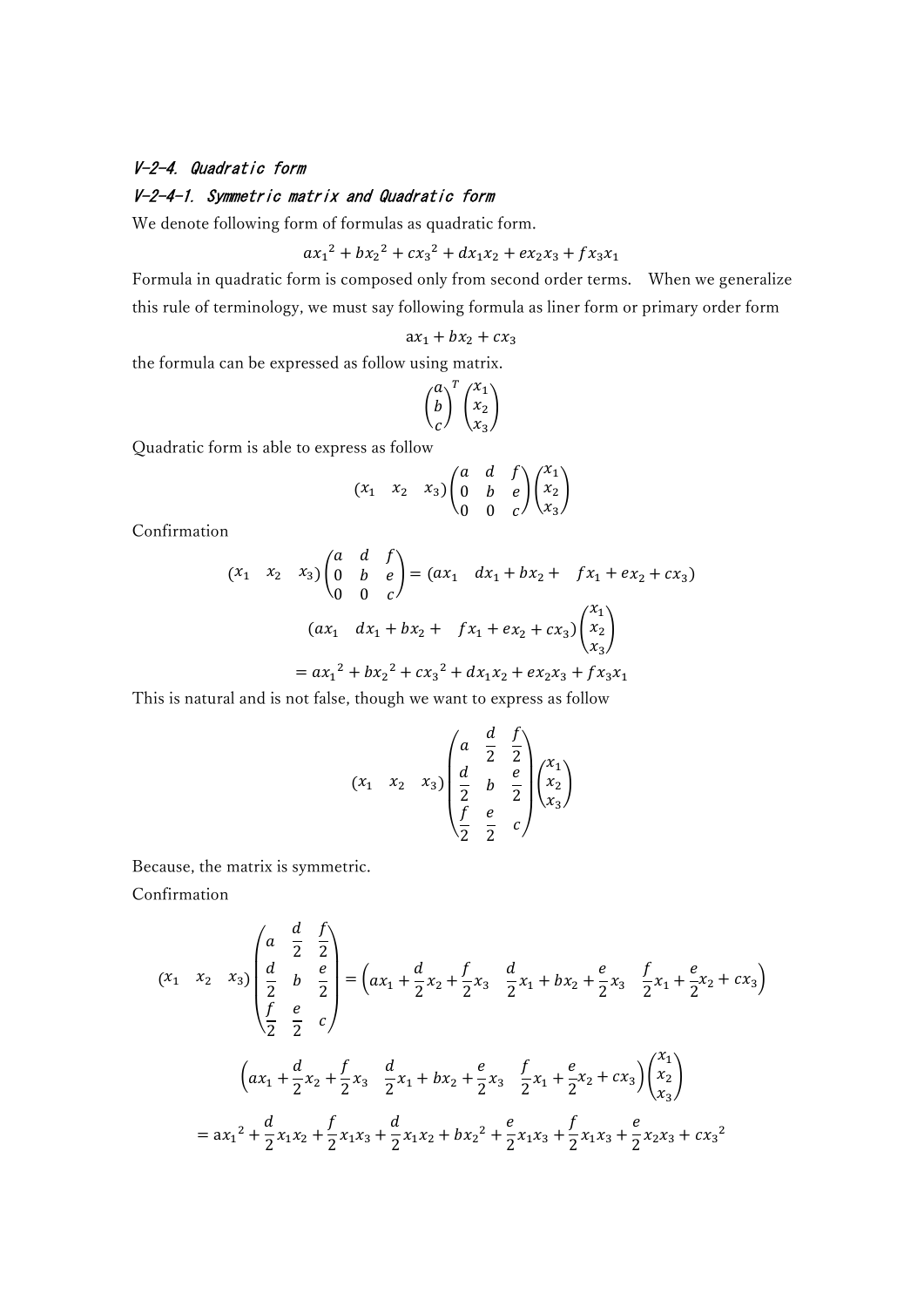$$
= ax_1^2 + bx_2^2 + cx_3^2 + dx_1x_2 + ex_2x_3 + fx_3x_1
$$

Generally, we can express quadratic form as follow using symmetric matrix.

$$
(x_1 \quad x_2 \quad \cdots \quad x_p) \begin{pmatrix} a_{11} & \cdots & a_{1j} & \cdots & a_{1p} \\ \vdots & \ddots & \vdots & \ddots & \vdots \\ a_{i1} & \cdots & a_{ij} & \cdots & a_{ip} \\ \vdots & \ddots & \vdots & \ddots & \vdots \\ a_{p1} & \cdots & a_{pj} & \cdots & a_{pp} \end{pmatrix} \begin{pmatrix} x_1 \\ x_2 \\ \vdots \\ x_p \end{pmatrix}
$$

When we denote vector 
$$
\begin{pmatrix} x_1 \\ x_2 \\ \vdots \\ x_p \end{pmatrix}
$$
 as  $x$ , and the matrix  $\begin{pmatrix} a_{11} & \cdots & a_{1j} & a_{1p} \\ \vdots & \ddots & \vdots & \ddots & \vdots \\ a_{i1} & \cdots & a_{ij} & \cdots & a_{ip} \\ \vdots & \ddots & \vdots & \ddots & \vdots \\ a_{p1} & \cdots & a_{pj} & \cdots & a_{pp} \end{pmatrix}$  as  $A$ 

Quadratic form can be express as follow.

 $x^T A x$ 

## V-2-4-2. Diagonalization of quadratic form

Quadratic form has figural properties, such as ellipse, parabola and hyperbola. However, it is difficult to visualize the figures in multidimensional space. The author shows several simple examples in 2-dimensional plane.

First example is  $\begin{pmatrix} 1 & 2 \\ 2 & 1 \end{pmatrix}$  $\begin{pmatrix} 1 & 2 \\ 2 & 1 \end{pmatrix}$ 

Diagonalization

$$
\begin{vmatrix} 1 & 2 \\ 2 & 1 \end{vmatrix} = 0
$$
  
\n
$$
(\lambda - 1)^2 = 4
$$
  
\n
$$
\lambda = 3, -1
$$
  
\n
$$
x_1 + 2x_2 = 3x_1
$$
  
\n
$$
2x_1 + x_2 = 3x_2
$$
  
\n
$$
x_1 = x_2
$$
  
\n
$$
e_1 = \begin{pmatrix} \frac{1}{\sqrt{2}} \\ \frac{1}{\sqrt{2}} \end{pmatrix}
$$
  
\n
$$
x_1 + 2x_2 = -x_1
$$
  
\n
$$
2x_1 + x_2 = -x_2
$$
  
\n
$$
x_1 = -x_2
$$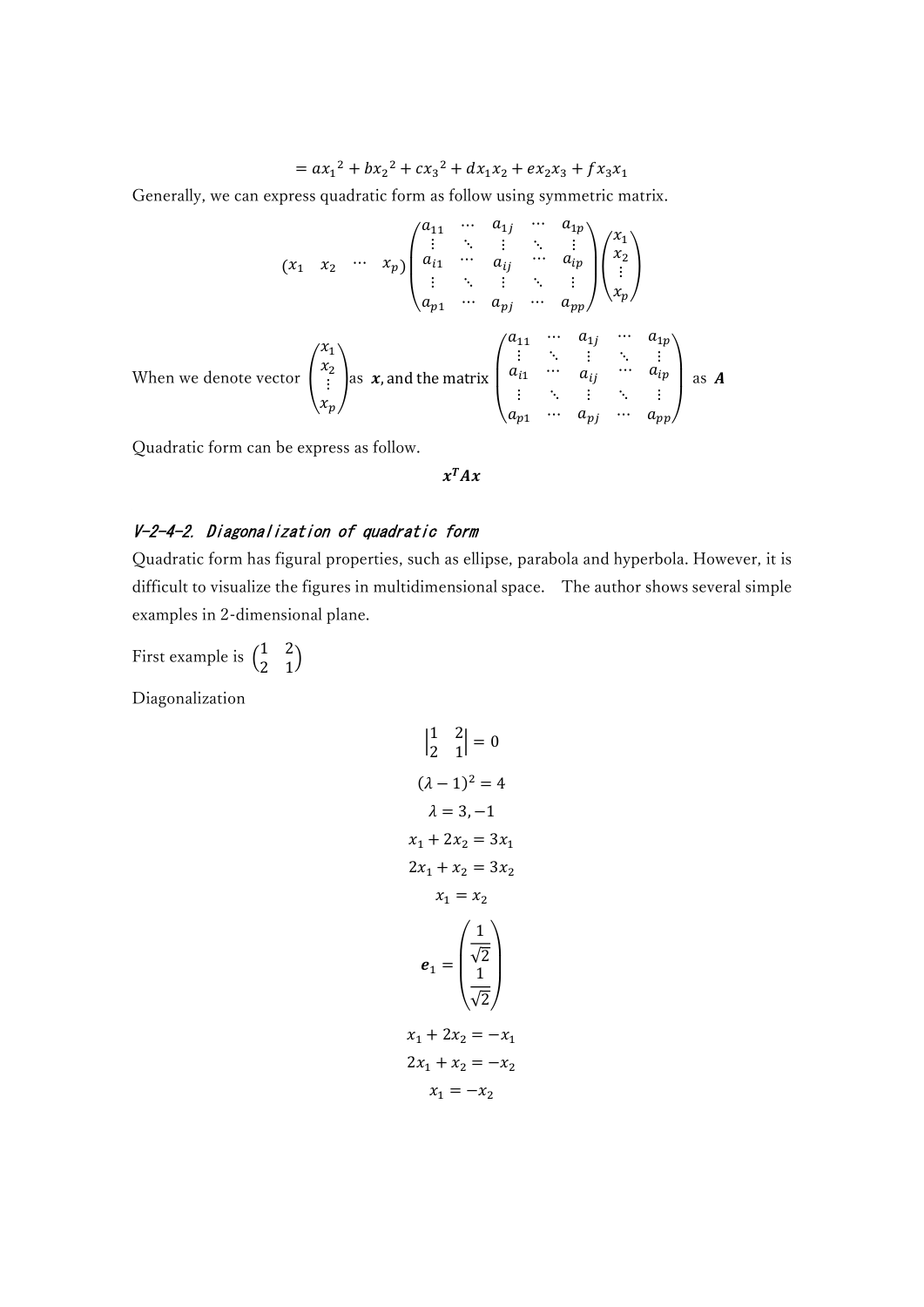$$
e_2 = \begin{pmatrix} \frac{1}{\sqrt{2}} \\ \frac{1}{\sqrt{2}} \\ -\frac{1}{\sqrt{2}} \end{pmatrix}
$$

$$
e_2 = \begin{pmatrix} \frac{1}{\sqrt{2}} \\ \frac{1}{\sqrt{2}} \\ \frac{1}{\sqrt{2}} \end{pmatrix} \begin{pmatrix} \frac{1}{\sqrt{2}} \\ \frac{1}{\sqrt{2}} \\ \frac{1}{\sqrt{2}} \end{pmatrix} \begin{pmatrix} \frac{1}{\sqrt{2}} \\ \frac{1}{\sqrt{2}} \\ \frac{1}{\sqrt{2}} \end{pmatrix}
$$

$$
\begin{pmatrix} \frac{1}{\sqrt{2}} + \sqrt{2} & \sqrt{2} + \frac{1}{\sqrt{2}} \\ \frac{1}{\sqrt{2}} - \sqrt{2} & \sqrt{2} - \frac{1}{\sqrt{2}} \end{pmatrix} \begin{pmatrix} \frac{1}{\sqrt{2}} & \frac{1}{\sqrt{2}} \\ \frac{1}{\sqrt{2}} & -\frac{1}{\sqrt{2}} \end{pmatrix} = \begin{pmatrix} \frac{1}{2} + 1 + 1 + \frac{1}{2} & \frac{1}{2} + 1 - 1 - \frac{1}{2} \\ \frac{1}{2} - 1 + 1 - \frac{1}{2} & \frac{1}{2} - 1 - 1 + \frac{1}{2} \end{pmatrix}
$$

$$
= \begin{pmatrix} 3 & 0 \\ 0 & -1 \end{pmatrix}
$$

Spectral decomposition

$$
\lambda_1 e_1 e_1^T = 3 \begin{pmatrix} \frac{1}{\sqrt{2}} \\ \frac{1}{\sqrt{2}} \end{pmatrix} \left( \frac{1}{\sqrt{2}} - \frac{1}{\sqrt{2}} \right) = 3 \begin{pmatrix} \frac{1}{2} & \frac{1}{2} \\ \frac{1}{2} & \frac{1}{2} \end{pmatrix}
$$

$$
\lambda_2 e_2 e_2^T = -1 \begin{pmatrix} \frac{1}{\sqrt{2}} \\ -\frac{1}{\sqrt{2}} \end{pmatrix} \left( \frac{1}{\sqrt{2}} - \frac{1}{\sqrt{2}} \right) = -\begin{pmatrix} \frac{1}{2} & -\frac{1}{2} \\ -\frac{1}{2} & \frac{1}{2} \end{pmatrix}
$$

$$
\begin{pmatrix} \frac{1}{2} & \frac{2}{2} \\ \frac{1}{2} & \frac{1}{2} \end{pmatrix} = \lambda_1 e_1 e_1^T + \lambda_2 e_2 e_2^T = 3 \begin{pmatrix} \frac{1}{\sqrt{2}} \\ \frac{1}{\sqrt{2}} \end{pmatrix} \left( \frac{1}{\sqrt{2}} - \frac{1}{\sqrt{2}} \right) = 3 \begin{pmatrix} \frac{1}{\sqrt{2}} & \frac{1}{\sqrt{2}} \\ \frac{1}{\sqrt{2}} & \frac{1}{\sqrt{2}} \end{pmatrix} - \begin{pmatrix} \frac{1}{\sqrt{2}} & \frac{1}{\sqrt{2}} \\ -\frac{1}{\sqrt{2}} & \frac{1}{2} \end{pmatrix}
$$

Using result of spectral decomposition, we make quadratic form

$$
x^{T} \begin{pmatrix} 1 & 2 \\ 2 & 1 \end{pmatrix} x = \lambda_1 x^{T} e_1 e_1^{T} x + \lambda_2 x^{T} e_2 e_2^{T} x
$$

$$
x = \begin{pmatrix} x_1 \\ x_2 \end{pmatrix}
$$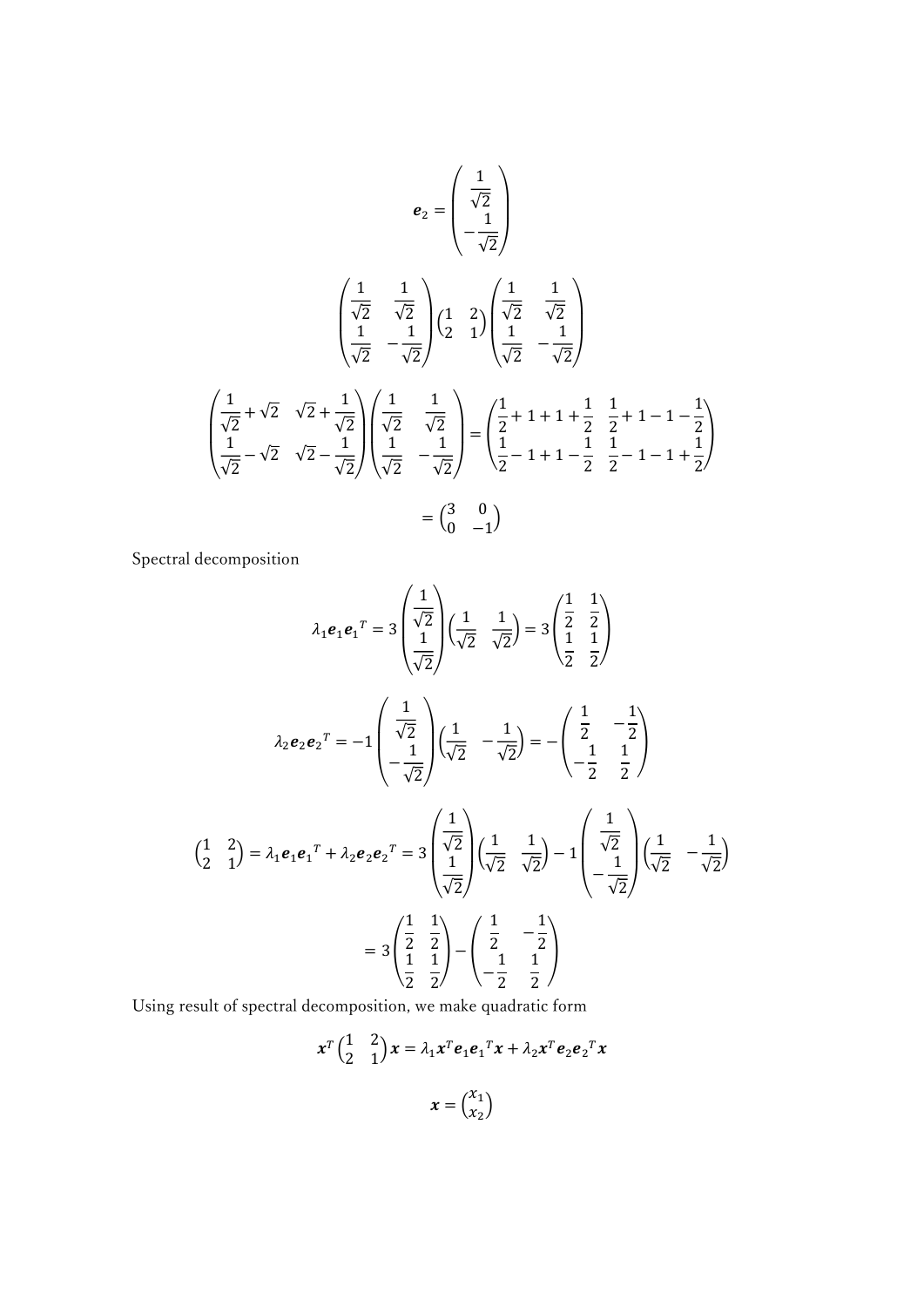$$
\lambda_1 x^T e_1 e_1^T x = 3(x_1 \ x_2) \begin{pmatrix} \frac{1}{2} & \frac{1}{2} \\ \frac{1}{2} & \frac{1}{2} \end{pmatrix} \begin{pmatrix} x_1 \\ x_2 \end{pmatrix} = 3 \left( \frac{x_1 + x_2}{2} \frac{x_1 + x_2}{2} \right) \begin{pmatrix} x_1 \\ x_2 \end{pmatrix}
$$

$$
= 3 \left( \frac{x_1 + x_2}{2} \frac{x_1 + x_2}{2} \right) \begin{pmatrix} x_1 \\ x_2 \end{pmatrix} = \frac{3}{2} (x_1^2 + 2x_1x_2 + x_1^2) = 3 \left( \frac{x_1 + x_2}{\sqrt{2}} \right)^2
$$

$$
\lambda_2 x^T e_2 e_2^T x = -(x_1 \ x_2) \begin{pmatrix} \frac{1}{2} & -\frac{1}{2} \\ -\frac{1}{2} & \frac{1}{2} \end{pmatrix} \begin{pmatrix} x_1 \\ x_2 \end{pmatrix} = - \left( \frac{x_1 - x_2}{2} \frac{-x_1 + x_2}{2} \right) \begin{pmatrix} x_1 \\ x_2 \end{pmatrix}
$$

$$
= -\frac{1}{2} (x_1^2 - 2x_1x_2 + x_1^2) = - \left( \frac{x_2 - x_1}{\sqrt{2}} \right)^2
$$

$$
\therefore \ \lambda_1 x^T e_1 e_1^T x + \lambda_2 x^T e_2 e_2^T x = 3 \left( \frac{x_1 + x_2}{\sqrt{2}} \right)^2 - \left( \frac{x_2 - x_1}{\sqrt{2}} \right)^2 \qquad i
$$

On the other hand

$$
x^T \begin{pmatrix} 1 & 2 \\ 2 & 1 \end{pmatrix} x = (x_1 \ x_2) \begin{pmatrix} 1 & 2 \\ 2 & 1 \end{pmatrix} \begin{pmatrix} x_1 \\ x_2 \end{pmatrix} = (x_1 + 2x_2 \ 2x_1 + x_2) \begin{pmatrix} x_1 \\ x_2 \end{pmatrix} = x_1^2 + 4x_1x_2 + x_2^2 \text{ ii}
$$

From i and ii

$$
x_1^2 + 4x_1x_2 + x_2^2 = 3\left(\frac{x_1 + x_2}{\sqrt{2}}\right)^2 - \left(\frac{x_2 - x_1}{\sqrt{2}}\right)^2
$$

This transformation brings us following information. When we denote each terms of right side as follow

$$
x_1 + x_2 = X_1
$$
  
\n
$$
x_2 - x_1 = X_2
$$
  
\n
$$
x_1^2 + 4x_1x_2 + x_2^2 = \frac{X_1^2}{\left(\frac{\sqrt{2}}{\sqrt{3}}\right)^2} - \frac{X_2^2}{\sqrt{2}^2}
$$

Figure 55 shows the relation between axes of two coordinate before and after transformation. Red allows are eigenvectors of original matrix (heavy line denotes unit vector.). From this figure, we can understand that the meaning of diagonalization of quadratic form (Symmetric matrix) is redrawing data distribution taking eigenvectors (heavy red allows) as basis of space.



Fig. 55. Eigenvectors in original coordinate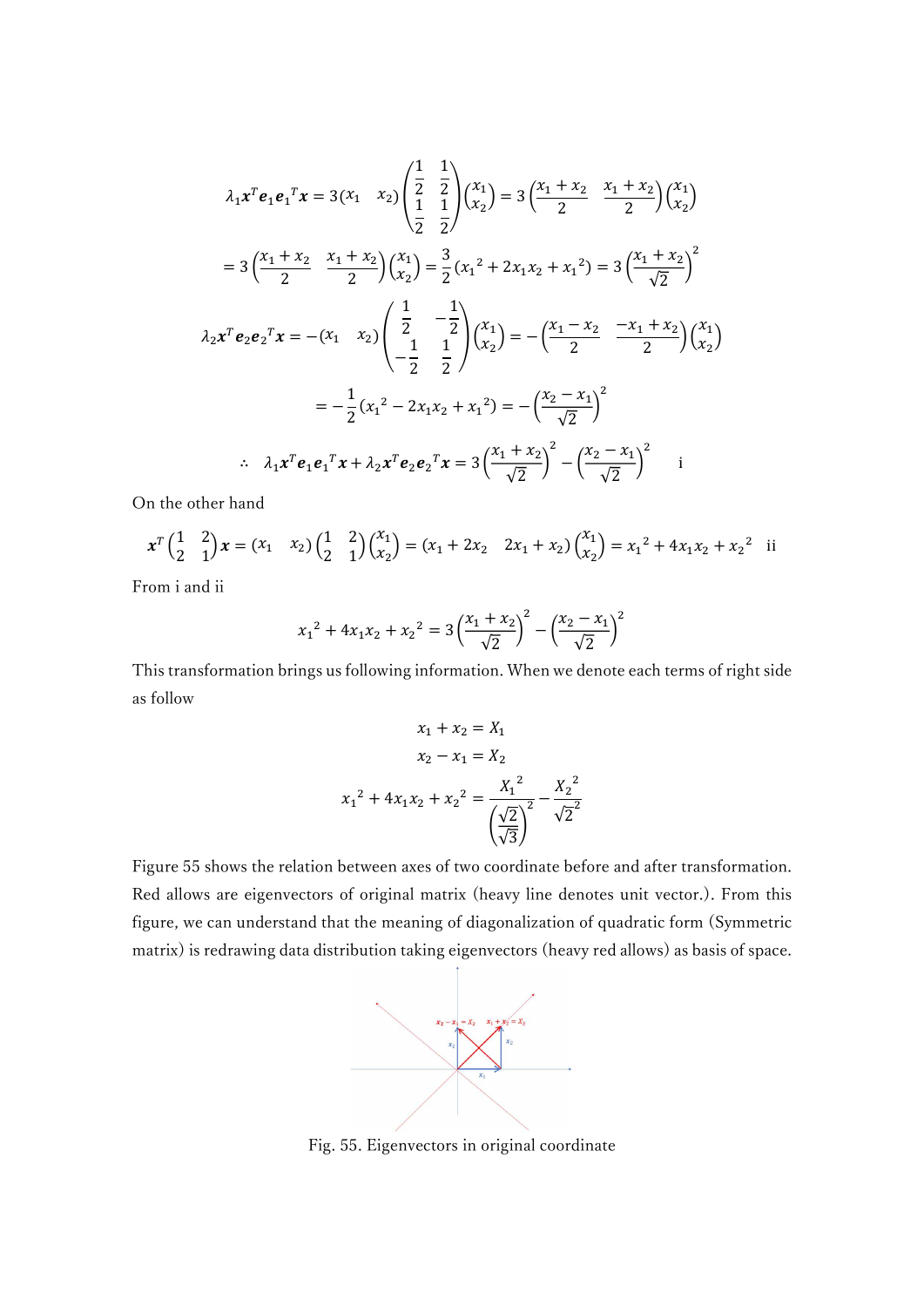Quadratic form itself has no figure as it is, though the locus of variables shows particular shape (conic curve), when quadratic form has a real value. Conic curves are shapes of crosssections of circular cone cut by various plane and are categorized by eccentricity to circle, ellipse, parabola and hyperbola. (Eccentricity is are ratio of distance from directrix and distance from focus to the point.) One of the conic curves is hyperbola. Simpler and practical definition of hyperbola is as follow. Hyperbola is locus point where the absolute value of difference of the distances from two focuses is constant.



Fig 56. Various hyperbolas

Figure 56 shows examples of hyperbola.

P: 
$$
(f \ 0)
$$
  
\nQ:  $(f \ 0)$   
\n $|LQ| - |LP| = |2a| = \pm 2a$   
\n $|LQ| = \pm 2a + |LP|$   
\n $|LQ|^2 = 4a^2 \pm 4a|LP| + |LP|^2$   
\n $|LP| = \sqrt{(x - f)^2 + (y - 0)^2}$   
\n $|LQ| = \sqrt{(x + f)^2 + (y - 0)^2}$   
\n $(x + f)^2 + y^2 = 4a^2 \pm 4a\sqrt{(x - f)^2 + y^2} + (x - f)^2 + y^2$   
\n $4fx - 4a^2 = 4a\sqrt{(x - f)^2 + y^2}$   
\n $fx - a^2 = a\sqrt{(x - f)^2 + y^2}$   
\n $(fx - a^2)^2 = a^2(x - f)^2 + a^2y^2$   
\n $f^2x^2 - 2c^2fx + a^2 = a^2x^2 - 2a^2fx + a^2f^2 + a^2y^2$   
\n $(f^2 - a^2)x^2 - a^2y^2 = a^2f^2 - a^4$   
\n $(f^2 - a^2)x^2 - a^2y^2 = a^2(f^2 - a^2)$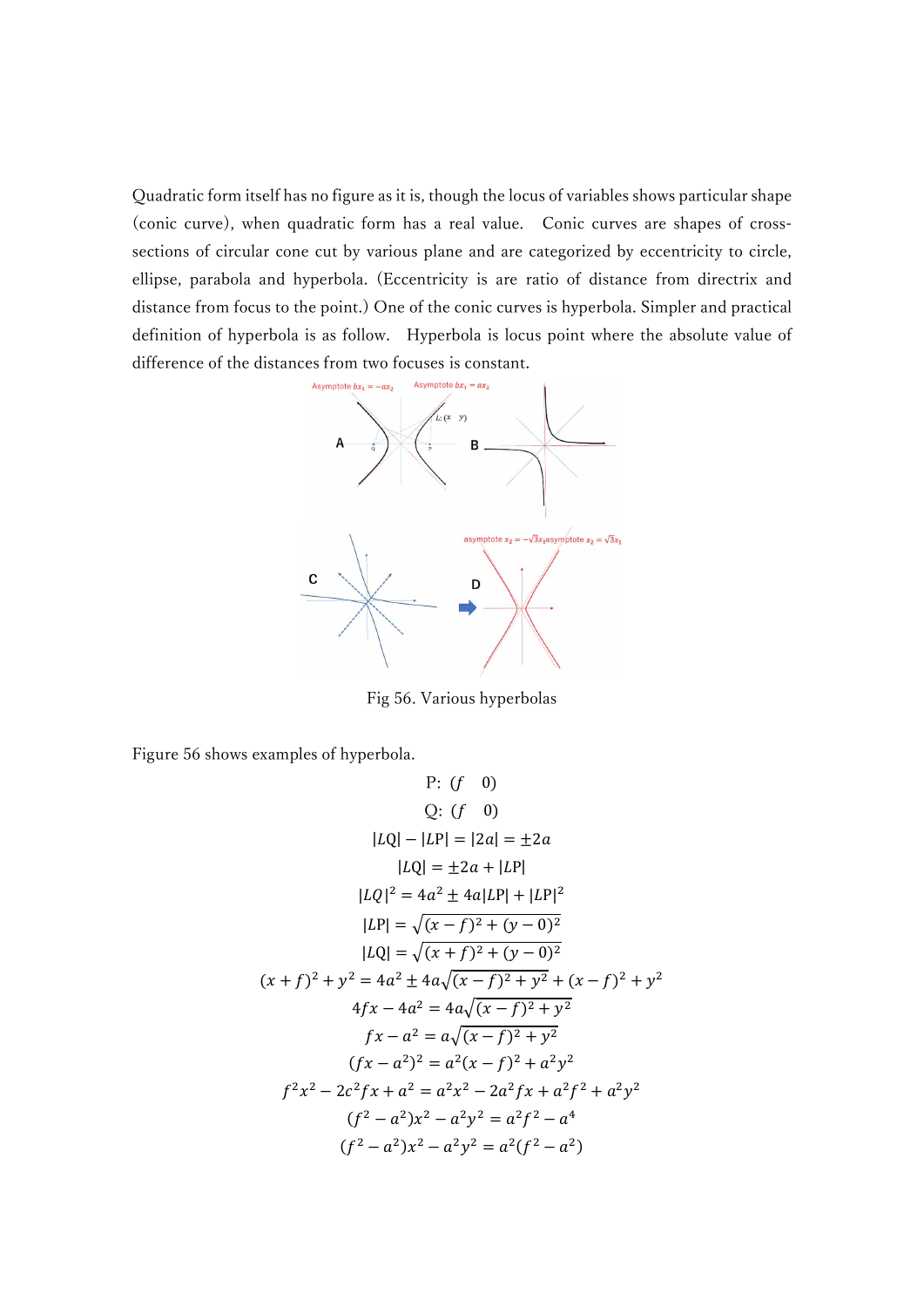$$
\frac{x^2}{a^2} - \frac{y^2}{(f^2 - a^2)} = 1
$$
  
(f<sup>2</sup> - a<sup>2</sup>) = b<sup>2</sup>  

$$
f^2 = a^2 + b^2
$$
  

$$
f = \pm \sqrt{a^2 + b^2}
$$
  

$$
\frac{x^2}{a^2} - \frac{y^2}{b^2} = 1
$$

Let

This is the general form of formula of hyperbola. From the general form,

$$
\frac{x^2}{a^2} - 1 = \frac{y^2}{b^2}
$$

$$
1 - \frac{a^2}{x^2} = \frac{a^2 y^2}{b^2 x^2}
$$

$$
\lim_{x \to \pm \infty} \left( 1 - \frac{a^2}{x^2} \right) = 1
$$

$$
\lim_{x \to \pm \infty} \frac{a^2 y^2}{b^2 x^2} = 1
$$

$$
\lim_{x \to \pm \infty} \frac{ay}{bx} = \pm 1
$$

This means that the locus gradually closes the line of  $\frac{dy}{dx} = \pm 1$  with the increase of x. From this, we call the line of  $ay = bx$  and  $ay = -bx$  as asymptote (red line in graph A and B)

A in figurer 56 shows  $x^2 - y^2 = 1$ . We rotate graph of A,  $\frac{\pi}{4}$  $\frac{\pi}{4}$  to anticlockwise direction. Equation of the rotation is as follow

$$
\begin{pmatrix} x \\ y \end{pmatrix} = \begin{pmatrix} \cos \theta & \sin \theta \\ -\sin \theta & \cos \theta \end{pmatrix} \begin{pmatrix} X \\ Y \end{pmatrix}
$$

$$
\theta = \frac{\pi}{4}
$$

$$
\cos \theta = \frac{1}{\sqrt{2}}, \qquad \sin \theta = \frac{1}{\sqrt{2}}
$$

$$
\begin{pmatrix} x \\ y \end{pmatrix} = \begin{pmatrix} \frac{1}{\sqrt{2}} & \frac{1}{\sqrt{2}} \\ -\frac{1}{\sqrt{2}} & \frac{1}{\sqrt{2}} \end{pmatrix} \begin{pmatrix} X \\ Y \end{pmatrix}
$$

$$
x = \frac{1}{\sqrt{2}} (X + Y)
$$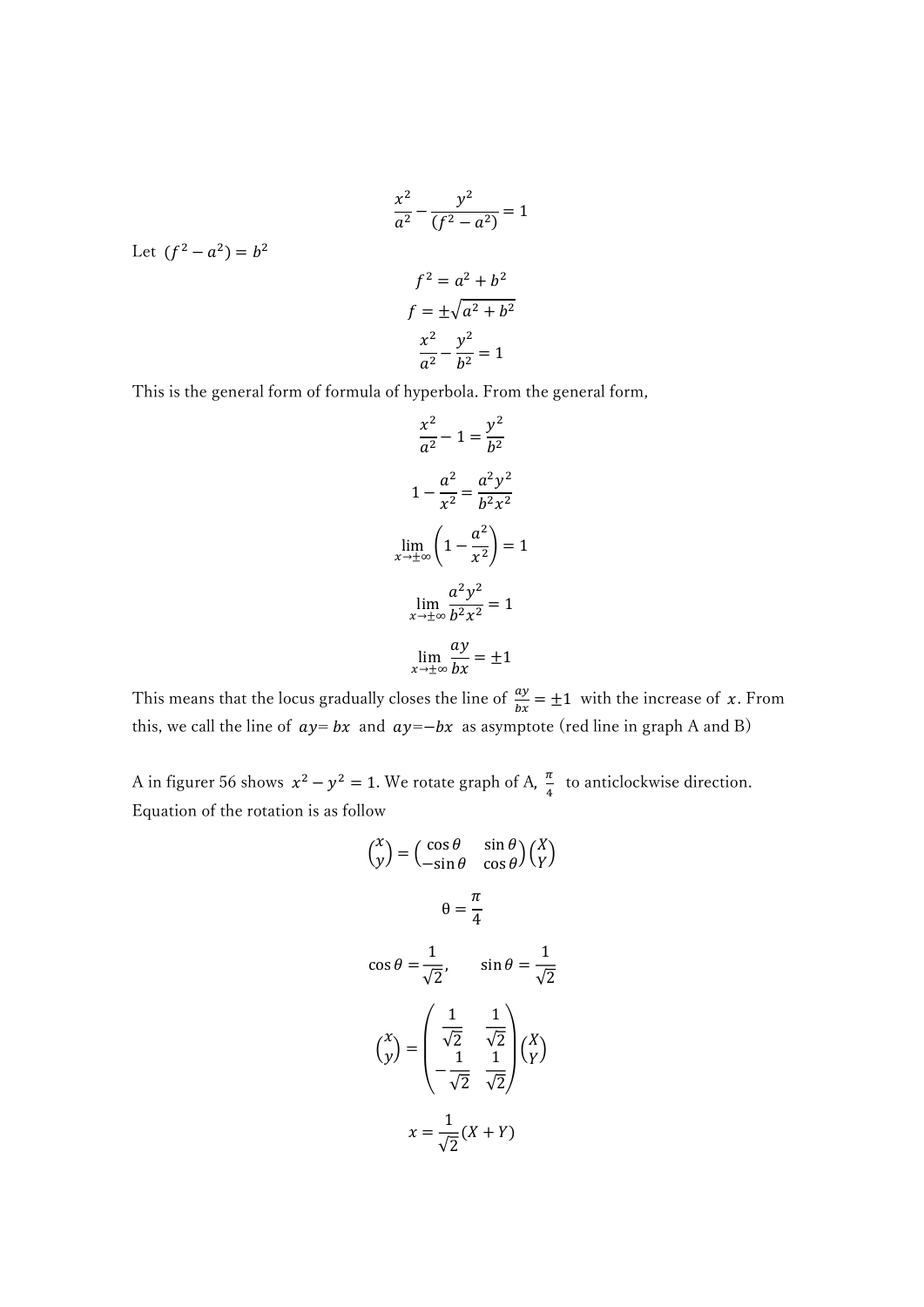$$
y = \frac{1}{\sqrt{2}}(-X + Y)
$$
  

$$
x^{2} - y^{2} = \frac{1}{2}((X + Y)^{2} - (-X + Y)^{2}) = 2XY
$$
  

$$
2XY = 1
$$
  

$$
Y = \frac{1}{2X}
$$

This is formula of inverse proportion. Formula of inverse proportion is a formula of hyperbola and X axis and Y axis are asymptote. Generally, the focuses do not exist on the horizontal axis. We can rotate the locus of quadratic form by diagonalization. Graph C in figure 56 is locus following matrix equation.

$$
\begin{pmatrix} x_1 & x_2 \end{pmatrix} \begin{pmatrix} 1 & 2 \\ 2 & 1 \end{pmatrix} \begin{pmatrix} x_1 \\ x_2 \end{pmatrix} = 1
$$

From this we can obtain following quadratic equation.

$$
x_1^2 + 4x_1x_2 + x_2^2 = 1
$$
  
\n
$$
(x_2 + 2x_1)^2 - 3x_1^2 = 1
$$
  
\n
$$
(x_2 + 2x_1)^2 = 1 + 3x_1^2
$$
  
\n
$$
x_2 + 2x_1 = \pm\sqrt{1 + 3x_1^2}
$$
  
\n
$$
x_2 = -2x_1 \pm \sqrt{1 + 3x_1^2}
$$
  
\n
$$
\frac{x_2}{x_1} = -2 \pm \sqrt{\frac{1}{x^2} + 3}
$$
  
\n
$$
\lim_{x_1 \to \pm \infty} \left(-2 \pm \sqrt{\frac{1}{x^2} + 3}\right) = -2 \pm \sqrt{3}
$$
  
\n
$$
\lim_{x_1 \to \pm \infty} \frac{x_2}{x_1} = -2 \pm \sqrt{3}
$$

Asymptote are  $x_2 = -(2 + \sqrt{3})x_1$  and  $x_2 = -(2 - \sqrt{3})x_1$ We rotate this locus -

$$
\begin{pmatrix} X_1 \\ X_2 \end{pmatrix} = \begin{pmatrix} \frac{1}{\sqrt{2}} & -\frac{1}{\sqrt{2}} \\ \frac{1}{\sqrt{2}} & \frac{1}{\sqrt{2}} \end{pmatrix} \begin{pmatrix} 1 \\ -(2+\sqrt{3}) \end{pmatrix} = \begin{pmatrix} \frac{1}{\sqrt{2}} + \frac{2+\sqrt{3}}{\sqrt{2}} \\ \frac{1}{\sqrt{2}} - \frac{2+\sqrt{3}}{\sqrt{2}} \end{pmatrix} = \begin{pmatrix} \frac{3+\sqrt{3}}{\sqrt{2}} \\ \frac{-1-\sqrt{3}}{\sqrt{2}} \end{pmatrix}
$$

$$
\frac{X_1}{X_2} = \frac{3+\sqrt{3}}{-1-\sqrt{3}} = \frac{-(3+\sqrt{3})(\sqrt{3}-1)}{(\sqrt{3}+1)(\sqrt{3}-1)} = \frac{-(3-3-2\sqrt{3})}{3-1} = \sqrt{3}
$$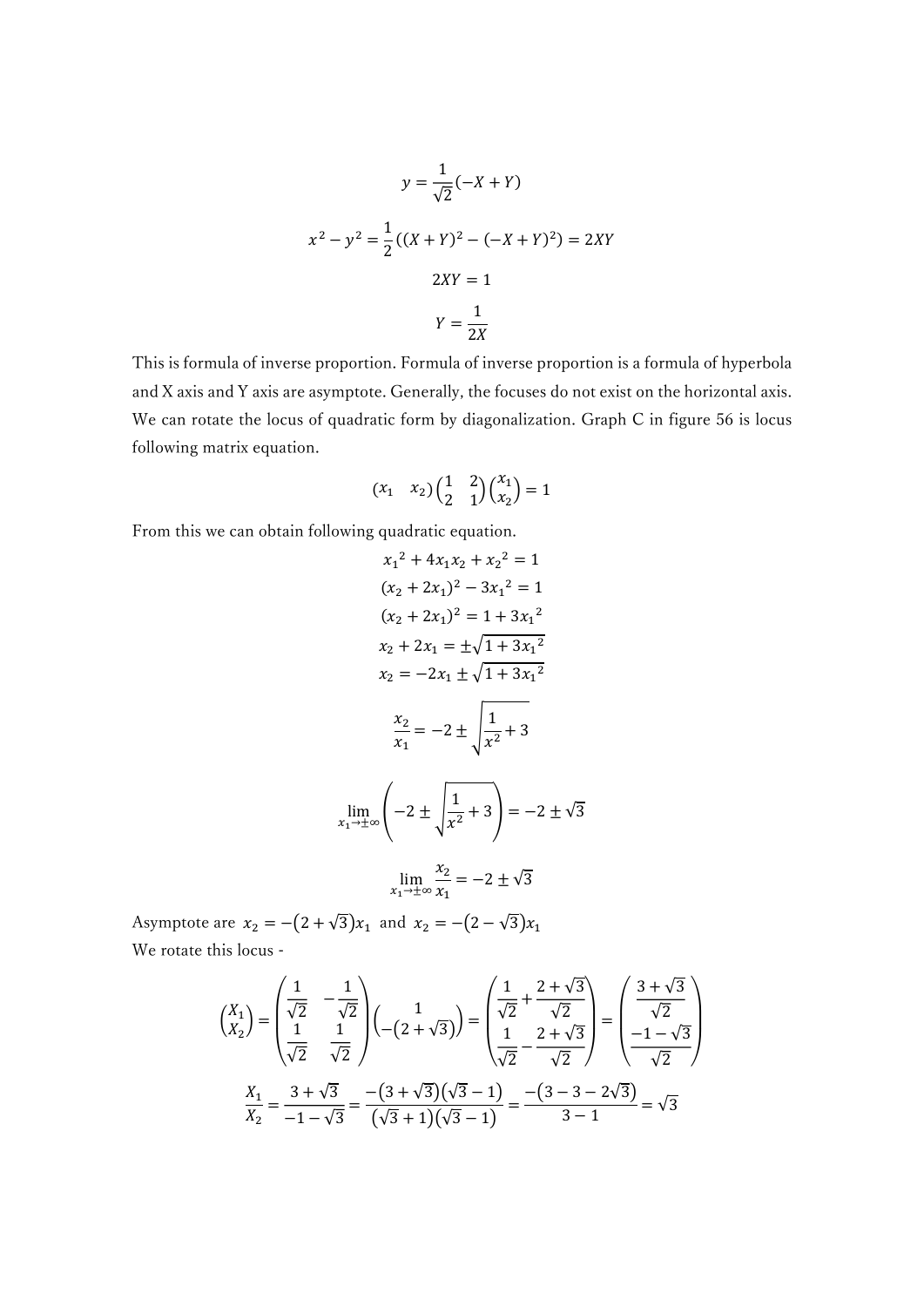$$
\begin{pmatrix} X_1 \\ X_2 \end{pmatrix} = \begin{pmatrix} \frac{1}{\sqrt{2}} & -\frac{1}{\sqrt{2}} \\ \frac{1}{\sqrt{2}} & \frac{1}{\sqrt{2}} \end{pmatrix} \begin{pmatrix} 1 \\ -(2-\sqrt{3}) \end{pmatrix} = \begin{pmatrix} \frac{1}{\sqrt{2}} + \frac{2-\sqrt{3}}{\sqrt{2}} \\ \frac{1}{\sqrt{2}} - \frac{2-\sqrt{3}}{\sqrt{2}} \end{pmatrix} = \begin{pmatrix} \frac{3-\sqrt{3}}{\sqrt{2}} \\ \frac{-1+\sqrt{3}}{\sqrt{2}} \end{pmatrix}
$$

$$
\frac{X_1}{X_2} = \frac{3-\sqrt{3}}{-1+\sqrt{3}} = \frac{-(3-\sqrt{3})(\sqrt{3}+1)}{(\sqrt{3}-1)(\sqrt{3}+1)} = \frac{-(3-3+2\sqrt{3})}{3-1} = -\sqrt{3}
$$

We can suppose that this equation represents some conic curve, though we do not understand the shape of the curve. we can understand the shape is hyperbola by following diagonalization

$$
\begin{pmatrix}\n\frac{1}{\sqrt{2}} & \frac{1}{\sqrt{2}} \\
\frac{1}{\sqrt{2}} & -\frac{1}{\sqrt{2}}\n\end{pmatrix}\n\begin{pmatrix}\n1 & 2 \\
2 & 1\n\end{pmatrix}\n\begin{pmatrix}\n\frac{1}{\sqrt{2}} & \frac{1}{\sqrt{2}} \\
\frac{1}{\sqrt{2}} & -\frac{1}{\sqrt{2}}\n\end{pmatrix} =\n\begin{pmatrix}\n3 & 0 \\
0 & -1\n\end{pmatrix}
$$
\n
$$
(X_1 \quad X_2)\n\begin{pmatrix}\n3 & 0 \\
0 & -1\n\end{pmatrix}\n\begin{pmatrix}\nX_1 \\
X_2\n\end{pmatrix} = 1
$$

Second example is  $\begin{pmatrix} 2 & 1 \\ 1 & 2 \end{pmatrix}$  $\begin{pmatrix} 2 & 1 \\ 1 & 2 \end{pmatrix}$ 

Diagonalization

$$
\begin{vmatrix} 2 - \lambda & 1 \\ 1 & 2 - \lambda \end{vmatrix} = 0
$$
\n
$$
(2 - \lambda)^2 - 1 = 0
$$
\n
$$
\lambda - 2 = \pm 1
$$
\n
$$
\lambda = 3, 1
$$
\n
$$
2x_1 + x_2 = 3x_1
$$
\n
$$
x_1 + 2x_2 = 3x_2
$$
\n
$$
x_1 = x_2
$$
\n
$$
e_1 = \begin{pmatrix} \frac{1}{\sqrt{2}} \\ \frac{1}{\sqrt{2}} \end{pmatrix}
$$
\n
$$
2x_1 + x_2 = x_1
$$
\n
$$
x_1 + 2x_2 = x_2
$$
\n
$$
x_1 = -x_2
$$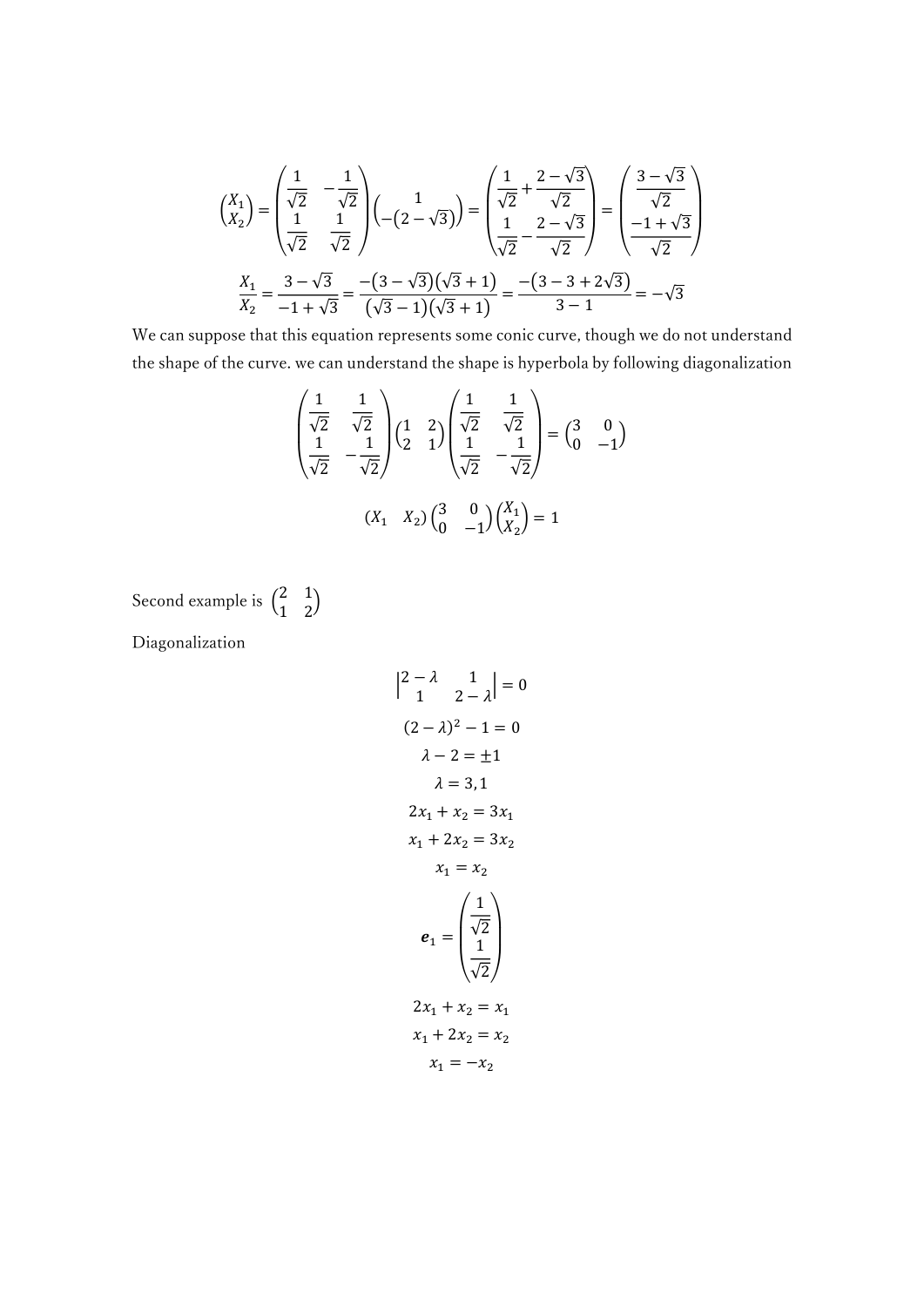$$
\boldsymbol{e}_2 = \begin{pmatrix} \frac{1}{\sqrt{2}} \\ -\frac{1}{\sqrt{2}} \end{pmatrix}
$$

Diagonalization matrix

$$
P = \begin{pmatrix} 2 & 1 \\ 1 & 2 \end{pmatrix}, \qquad P^{-1} = \begin{pmatrix} \frac{1}{\sqrt{2}} & \frac{1}{\sqrt{2}} \\ \frac{1}{\sqrt{2}} & -\frac{1}{\sqrt{2}} \end{pmatrix}
$$

$$
P^{-1} \begin{pmatrix} 2 & 1 \\ 1 & 2 \end{pmatrix} P
$$

$$
= \begin{pmatrix} \frac{1}{\sqrt{2}} & \frac{1}{\sqrt{2}} \\ \frac{1}{\sqrt{2}} & -\frac{1}{\sqrt{2}} \end{pmatrix} \begin{pmatrix} 2 & 1 \\ 1 & 2 \end{pmatrix} \begin{pmatrix} \frac{1}{\sqrt{2}} & \frac{1}{\sqrt{2}} \\ \frac{1}{\sqrt{2}} & -\frac{1}{\sqrt{2}} \end{pmatrix}
$$

$$
= \begin{pmatrix} \frac{2}{\sqrt{2}} + \frac{1}{\sqrt{2}} & \frac{1}{\sqrt{2}} \\ \frac{2}{\sqrt{2}} - \frac{1}{\sqrt{2}} & \frac{1}{\sqrt{2}} \end{pmatrix} \begin{pmatrix} \frac{1}{\sqrt{2}} & \frac{1}{\sqrt{2}} \\ \frac{1}{\sqrt{2}} & -\frac{1}{\sqrt{2}} \end{pmatrix} = \begin{pmatrix} \frac{3}{\sqrt{2}} & \frac{3}{\sqrt{2}} \\ \frac{1}{\sqrt{2}} & -\frac{1}{\sqrt{2}} \end{pmatrix} \begin{pmatrix} \frac{1}{\sqrt{2}} & \frac{1}{\sqrt{2}} \\ \frac{1}{\sqrt{2}} & -\frac{1}{\sqrt{2}} \end{pmatrix}
$$

$$
= \begin{pmatrix} \frac{3+3}{2} & \frac{3-3}{2} \\ \frac{1-1}{2} & \frac{1+1}{2} \end{pmatrix} = \begin{pmatrix} 3 & 0 \\ 0 & 1 \end{pmatrix}
$$

Spectral decomposition

$$
\lambda_1 e_1 e_1^T = 3 \begin{pmatrix} \frac{1}{\sqrt{2}} \\ \frac{1}{\sqrt{2}} \end{pmatrix} \left( \frac{1}{\sqrt{2}} - \frac{1}{\sqrt{2}} \right) = 3 \begin{pmatrix} \frac{1}{2} & \frac{1}{2} \\ \frac{1}{2} & \frac{1}{2} \end{pmatrix}
$$

$$
\lambda_2 e_2 e_2^T = 1 \begin{pmatrix} \frac{1}{\sqrt{2}} \\ -\frac{1}{\sqrt{2}} \end{pmatrix} \left( \frac{1}{\sqrt{2}} - \frac{1}{\sqrt{2}} \right) = \begin{pmatrix} \frac{1}{2} & -\frac{1}{2} \\ -\frac{1}{2} & \frac{1}{2} \end{pmatrix}
$$

$$
\begin{pmatrix} 2 & 1 \\ 1 & 2 \end{pmatrix} = \lambda_1 e_1 e_1^T + \lambda_2 e_2 e_2^T = 3 \begin{pmatrix} \frac{1}{\sqrt{2}} \\ \frac{1}{\sqrt{2}} \end{pmatrix} \left( \frac{1}{\sqrt{2}} - \frac{1}{\sqrt{2}} \right) + 1 \begin{pmatrix} \frac{1}{\sqrt{2}} \\ -\frac{1}{\sqrt{2}} \end{pmatrix} \left( \frac{1}{\sqrt{2}} - \frac{1}{\sqrt{2}} \right)
$$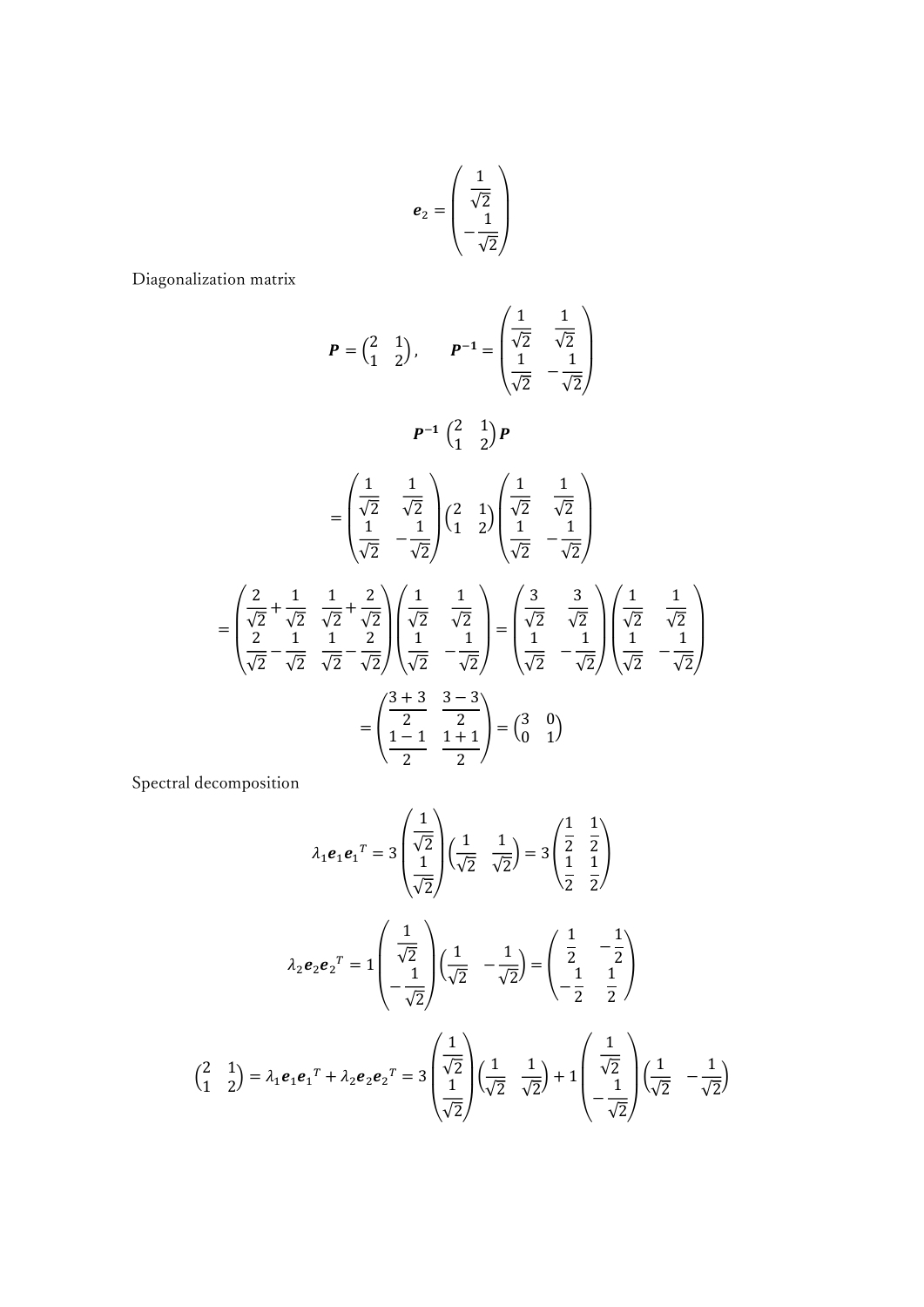$$
= 3\begin{pmatrix} \frac{1}{2} & \frac{1}{2} \\ \frac{1}{2} & \frac{1}{2} \end{pmatrix} + \begin{pmatrix} \frac{1}{2} & -\frac{1}{2} \\ \frac{1}{2} & \frac{1}{2} \end{pmatrix}
$$

Using result of spectral decomposition, we make quadratic form

$$
x^{T} {2 \choose 1} x = \lambda_{1} x^{T} e_{1} e_{1}^{T} x + \lambda_{2} x^{T} e_{2} e_{2}^{T} x
$$
  
\n
$$
x = {x_{1} \choose x_{2}}
$$
  
\n
$$
\lambda_{1} x^{T} e_{1} e_{1}^{T} x = 3(x_{1} \quad x_{2}) \left( \frac{1}{2} \quad \frac{1}{2} \right) {x_{1} \choose x_{2}} = 3 \left( \frac{x_{1} + x_{2}}{2} \quad \frac{x_{1} + x_{2}}{2} \right) {x_{1} \choose x_{2}}
$$
  
\n
$$
= 3 \left( \frac{x_{1} + x_{2}}{2} \quad \frac{x_{1} + x_{2}}{2} \right) {x_{1} \choose x_{2}} = \frac{3}{2} (x_{1}^{2} + 2x_{1}x_{2} + x_{1}^{2}) = 3 \left( \frac{x_{1} + x_{2}}{\sqrt{2}} \right)^{2}
$$
  
\n
$$
\lambda_{2} x^{T} e_{2} e_{2}^{T} x = (x_{1} \quad x_{2}) \left( \frac{1}{2} \quad -\frac{1}{2} \right) {x_{1} \choose x_{2}} = \left( \frac{x_{1} - x_{2}}{2} \quad \frac{-x_{1} + x_{2}}{2} \right) {x_{2} \choose x_{2}}
$$
  
\n
$$
= \frac{1}{2} (x_{1}^{2} - 2x_{1}x_{2} + x_{1}^{2}) = \left( \frac{x_{2} - x_{1}}{\sqrt{2}} \right)^{2}
$$
  
\n
$$
\therefore \quad \lambda_{1} x^{T} e_{1} e_{1}^{T} x + \lambda_{2} x^{T} e_{2} e_{2}^{T} x = 3 \left( \frac{x_{1} + x_{2}}{\sqrt{2}} \right)^{2} + \left( \frac{x_{2} - x_{1}}{\sqrt{2}} \right)^{2}
$$
  
\n
$$
(x_{1} \quad x_{2}) \left( \frac{2}{1} \quad \frac{1}{2} \right) {x_{1} \choose x_{2}} = (2x_{1} + x_{2} \quad x_{1} + 2x_{2}) {x_{1} \choose x_{2}} = 2x_{1}^{2} + 2x_{1}x_{2} + 2x_{2
$$

This a formula of ellipse. General form of ellipse is as follow.

$$
\frac{x_1^2}{a^2} + \frac{x_2^2}{b^2} = 1
$$

Ellipse is locus point where the absolute value of sum of the distances from two focuses is constant. When the focus points (P and Q) exist on the horizontal axis

P: 
$$
(f \quad 0)
$$
  
Q:  $(f \quad 0)$   
 $|LQ| + |LP| = 2a$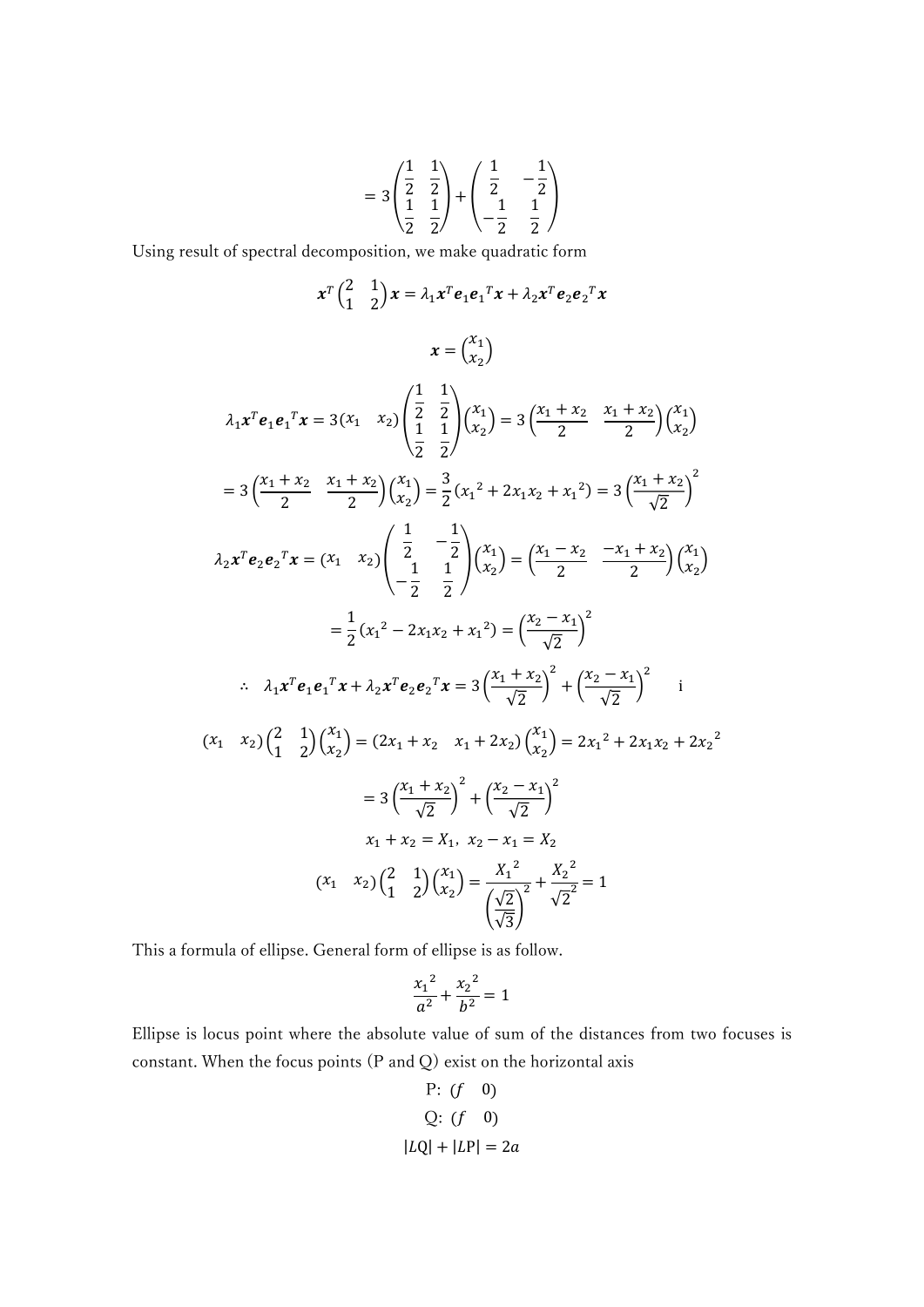$$
|LQ|^2 + 2|LQ||LP| + |LP|^2 = 4a^2
$$
  
\n
$$
|LP| = \sqrt{(x - f)^2 + (y - 0)^2}
$$
  
\n
$$
|LQ| = \sqrt{(x + f)^2 + (y - 0)^2}
$$
  
\n
$$
(x + f)^2 + y^2 + 2\sqrt{(x - f)^2 + y^2}\sqrt{(x + f)^2 + y^2} + (x - f)^2 + y^2 = 4a^2
$$
  
\n
$$
2x^2 + 2f^2 + 2y^2 + 2\sqrt{(x^2 - f^2)^2 + 2x^2y^2 + 2f^2y^2} + y^4 = 4a^2
$$
  
\n
$$
\sqrt{(x^2 - f^2)^2 + 2x^2y^2 + 2f^2y^2 + y^4} = 2a^2 - f^2 - x^2 - y^2
$$
  
\n
$$
x^4 - 2x^2f^2 + f^4 + 2x^2y^2 + 2f^2y^2 + y^4
$$
  
\n
$$
= 4a^4 - 4a^2f^2 - 4a^2x^2 - 4a^2y^2 + f^4 + 2f^2x^2 + 2f^2y^2 + x^4 + 2x^2y^2 + y^4
$$
  
\n
$$
-2x^2f^2 = 4a^4 - 4a^2f^2 - 4a^2x^2 - 4a^2y^2 + 2f^2x^2
$$
  
\n
$$
4a^2x^2 + 4a^2y^2 - 4f^2x^2 = 4a^4 - 4a^2f^2
$$
  
\n
$$
(a^2 - f^2)x^2 + a^2y^2 = a^2(a^2 - f^2)
$$
  
\n
$$
\frac{x^2}{a^2} + \frac{y^2}{(f^2 - a^2)} = 1
$$

Let  $(f^2 - a^2) = b^2$ 

$$
f2 = a2 + b2
$$

$$
f = \pm \sqrt{a2 + b2}
$$

$$
\frac{x2}{a2} + \frac{y2}{b2} = 1
$$



Fig. 57 Diagonalization of positive definite matrix

Shape of locus of the quadratic form is ellipse. When all eigenvalues are positive, the matrix is positive definite. Another definition of positive definite is "quadratic" form of the matrix is positive.

$$
\begin{pmatrix} 2 & 1 \ 4 & 2 \end{pmatrix}
$$
  

$$
\lambda_1 = 3 > 0, \qquad \lambda_2 = 1 > 0
$$
  

$$
(x_1 \quad x_2) \begin{pmatrix} 2 & 1 \ 1 & 2 \end{pmatrix} \begin{pmatrix} x_1 \ x_2 \end{pmatrix} = (2x_1 + x_2 \quad x_1 + 2x_2) \begin{pmatrix} x_1 \ x_2 \end{pmatrix} = 2x_1^2 + 2x_1x_2 + 2x_2^2 = 3\left(\frac{x_1 + x_2}{\sqrt{2}}\right)^2 + \left(\frac{x_2 - x_1}{\sqrt{2}}\right)^2 > 0
$$

Quadratic form of the matrix which is positive definite is hyperelliptic. In this case, we have only 2 variables. It may not so difficult to image the shape of the locus without using